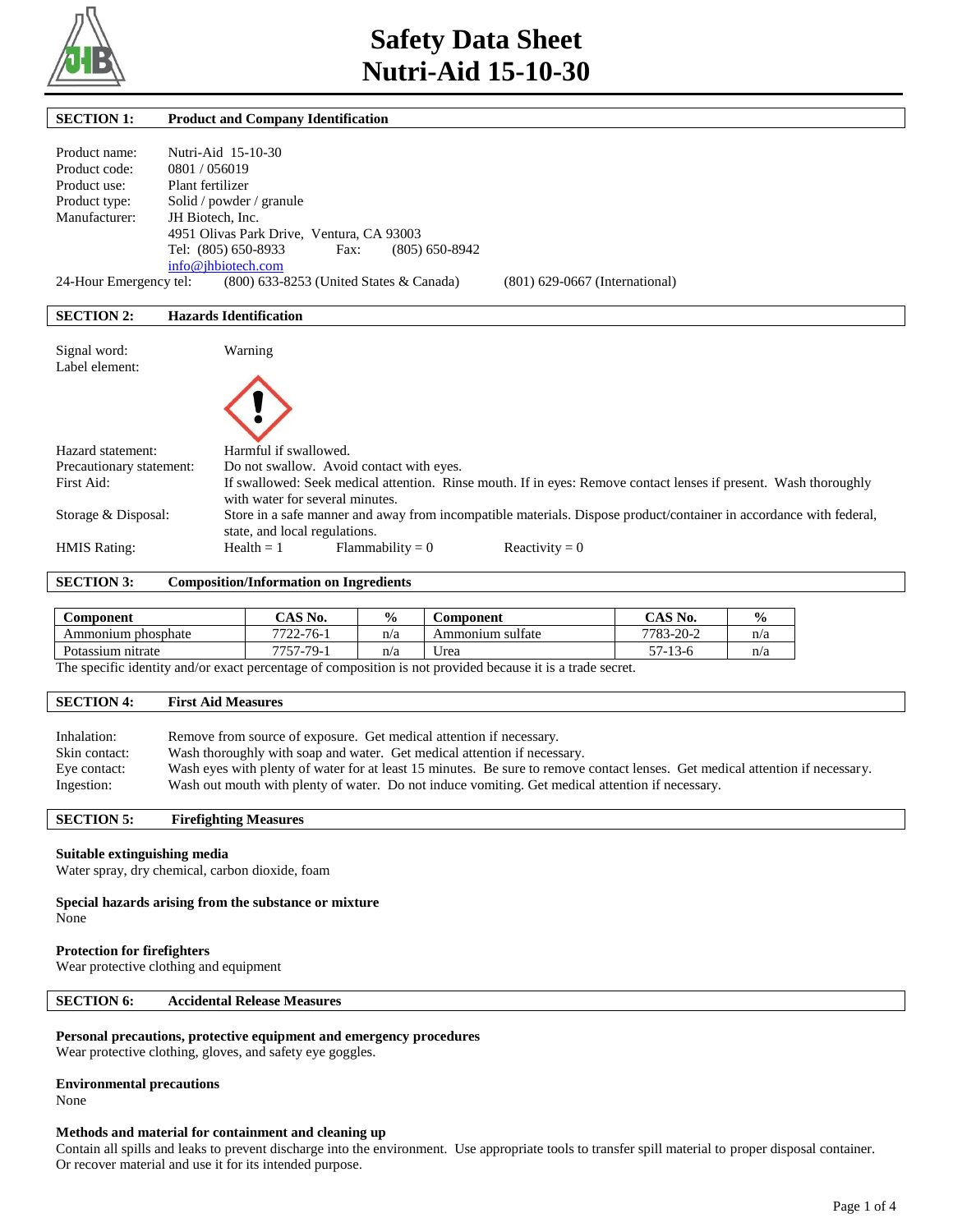

**SECTION 7: Handling and Storage** 

# **Precautions for safe handling**

Avoid overheating or freezing

#### **Conditions for safe storage, including any incompatibilities**

Store in a cool, dry, well-ventilated area away from direct sunlight. Store away from incompatible materials.

|--|

#### **Exposure controls**

Product has no occupational exposure limits. Avoid inhaling dusts or vapors. Practice good industrial hygiene and safety.

|                       | OSHA PEL (8 hr TWA) | NIOSH REL (10 hr TWA) | ACGIH Threshold Limit Value (8 hr TWA) |
|-----------------------|---------------------|-----------------------|----------------------------------------|
| Nuisance dust (total) | $15 \text{ mg/m}^3$ |                       |                                        |
| Nuisance dust (resp)  | $5 \text{ mg/m}^3$  | n/a                   |                                        |

#### **Personal protection**

| Eye protection:         | Eye protection is not required. To avoid contact with eyes, use safety eye goggles.       |
|-------------------------|-------------------------------------------------------------------------------------------|
| Skin protection:        | Wear protective clothing as necessary to minimize contact. Use chemical resistant gloves. |
| Respiratory protection: | Not required. Wear approved respiratory equipment if necessary.                           |

# **SECTION 9: Physical and Chemical Properties**

#### **Information on basic physical and chemical properties**

| Appearance                     | Off white powder                       | Vapor pressure                   | Not applicable   |
|--------------------------------|----------------------------------------|----------------------------------|------------------|
| Odor                           | No odor                                | Vapor density                    | Not applicable   |
| pH                             | Not applicable                         | <b>Relative density</b>          | $1.30$ g/ml      |
| <b>Physical state</b>          | Solid                                  | <b>Solubility</b>                | Soluble in water |
| Melting point / Freezing point | > $100^{\circ}$ C / 212 <sup>o</sup> F | <b>Partition coefficient</b>     | Not applicable   |
| <b>Boiling point</b>           | Not applicable                         | <b>Auto-ignition temperature</b> | Not applicable   |
| <b>Flash point</b>             | Not applicable                         | <b>Decomposition temperature</b> | Not applicable   |
| <b>Evaporation rate</b>        | Not applicable                         | <b>Viscosity</b>                 | Not viscous      |
| <b>Flammability</b>            | Non-flammable                          | <b>Explosive properties</b>      | Non-explosive    |
| <b>Explosive limits</b>        | Not applicable                         | <b>Oxidizing properties</b>      | Oxidizer         |

**SECTION 10: Stability and Reactivity** 

# **Reactivity**

None

#### **Chemical stability**

Product is stable.

#### **Possibility of hazardous reactions**

Under normal conditions, hazardous reaction will not occur.

**Conditions to avoid** Avoid heat

# **Incompatible materials**

Not available

### **Hazardous decomposition products**

Ammonia, Nitrogen oxides

# **SECTION 11: Toxicological Information**

# **Information on toxicological effects**

| Acute toxicity:  | Harmful if swallowed                    |
|------------------|-----------------------------------------|
| Irritation:      | May cause eye or respiratory irritation |
| Corrosivity:     | Not known to be corrosive.              |
| Sensitization:   | Not known to cause sensitization        |
| Dose toxicity:   | Not known to be toxic                   |
| Carcinogenicity: | Not known to be carcinogenic            |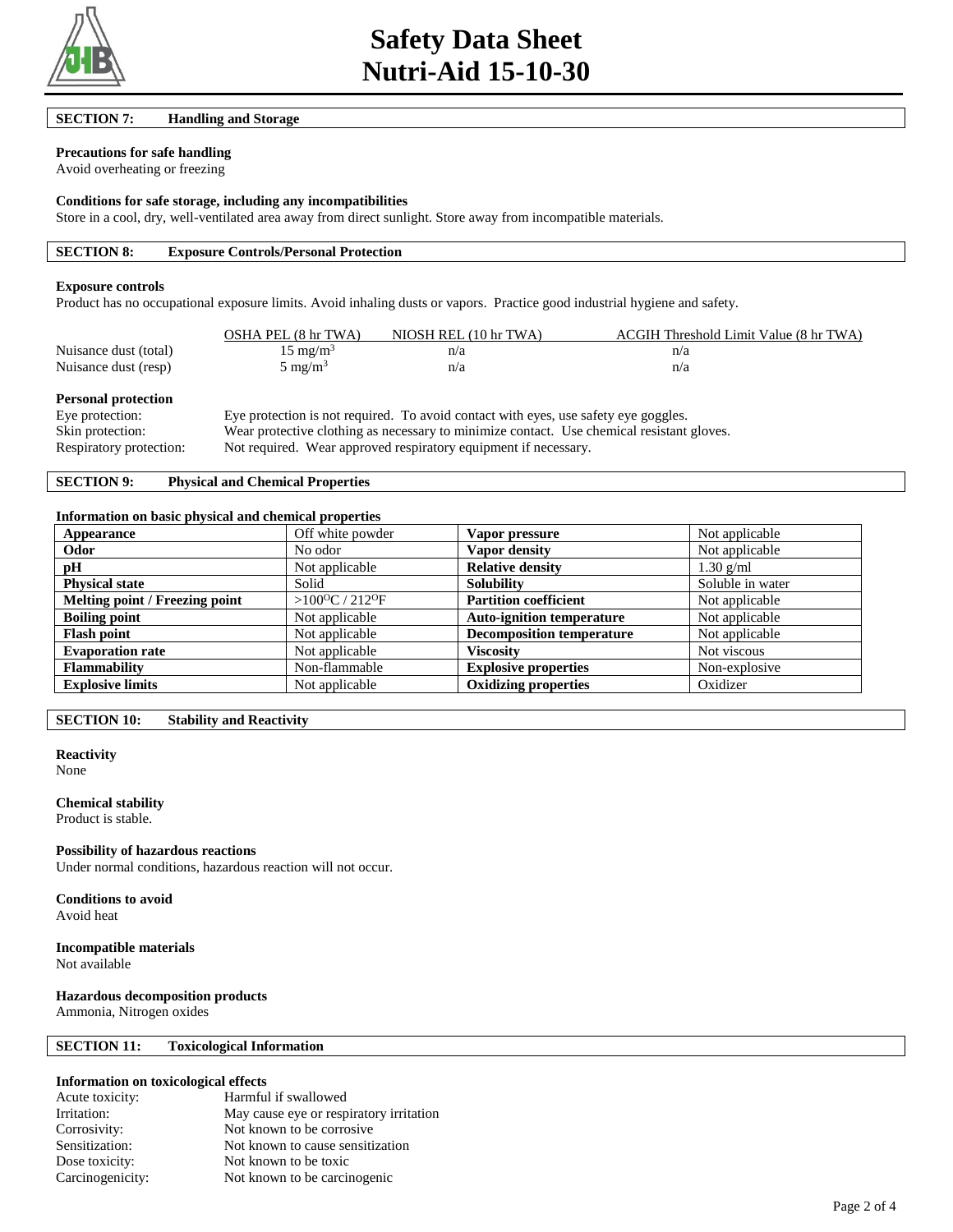

# **Safety Data Sheet Nutri-Aid 15-10-30**

Mutagenicity: Not known to be mutagenic

Reproductive toxicity: Not known to cause reproductive harm

#### **SECTION 12: Ecological Information**

**Ecotoxicity** Not hazardous

**Persistence and degradability** Not available

**Bioaccumulative potential**

Not available

#### **Mobility in soil**

Soluble in water and may disperse in soil.

**SECTION 13: Disposal Considerations** 

#### **Waste treatment methods**

Dispose of product in accordance with federal, state, and local regulations. Consult with qualified representative for proper disposal or treatment.

**SECTION 14: Transport Information** 

#### **DOT**

Not regulated by U.S. DOT as hazardous material.

| UN number:                                   | Not applicable |
|----------------------------------------------|----------------|
| UN proper shipping name:                     | Not applicable |
| Transport hazard class(es):                  | Not applicable |
| Packing group:                               | Not applicable |
| Environmental hazards:                       | Not applicable |
| Special precautions for user: Not applicable |                |

**IATA**

Not dangerous goods

#### **IMDG**

Not dangerous goods

### **SECTION 15: Regulatory Information**

#### **CERCLA**

This product does not contain any substance regulated as a hazardous substance under the Comprehensive Environmental Response Compensation and Liability Act (CERCLA) (40 CFR 302).

#### **California Prop 65**

This product does not contain any chemical known to the State of California to cause cancer and birth defects or other reproductive harm.

#### **SARA 311/312 Hazards**

| Acute Health Hazard:               | No |
|------------------------------------|----|
| Chronic Health Hazard:             | No |
| Fire Hazard:                       | No |
| Sudden Release of Pressure Hazard: | No |
| Reactive Hazard:                   | No |

# **SARA 313**

Ammonium sulfate (CAS #7783-20-2) is subject to reporting levels established by SARA Title III, Section 313. Potassium nitrate (CAS # 7757-79-1) is subject to reporting levels established by SARA Title III, Section 313.

#### **Subject to "Right-To-Know" legislation in the following states**

This product contains one or more substances subject to Right To Know.

Massachusetts: Ammonium sulfate (CAS #7783-20-2) Potassium nitrate (CAS # 7757-79-1)